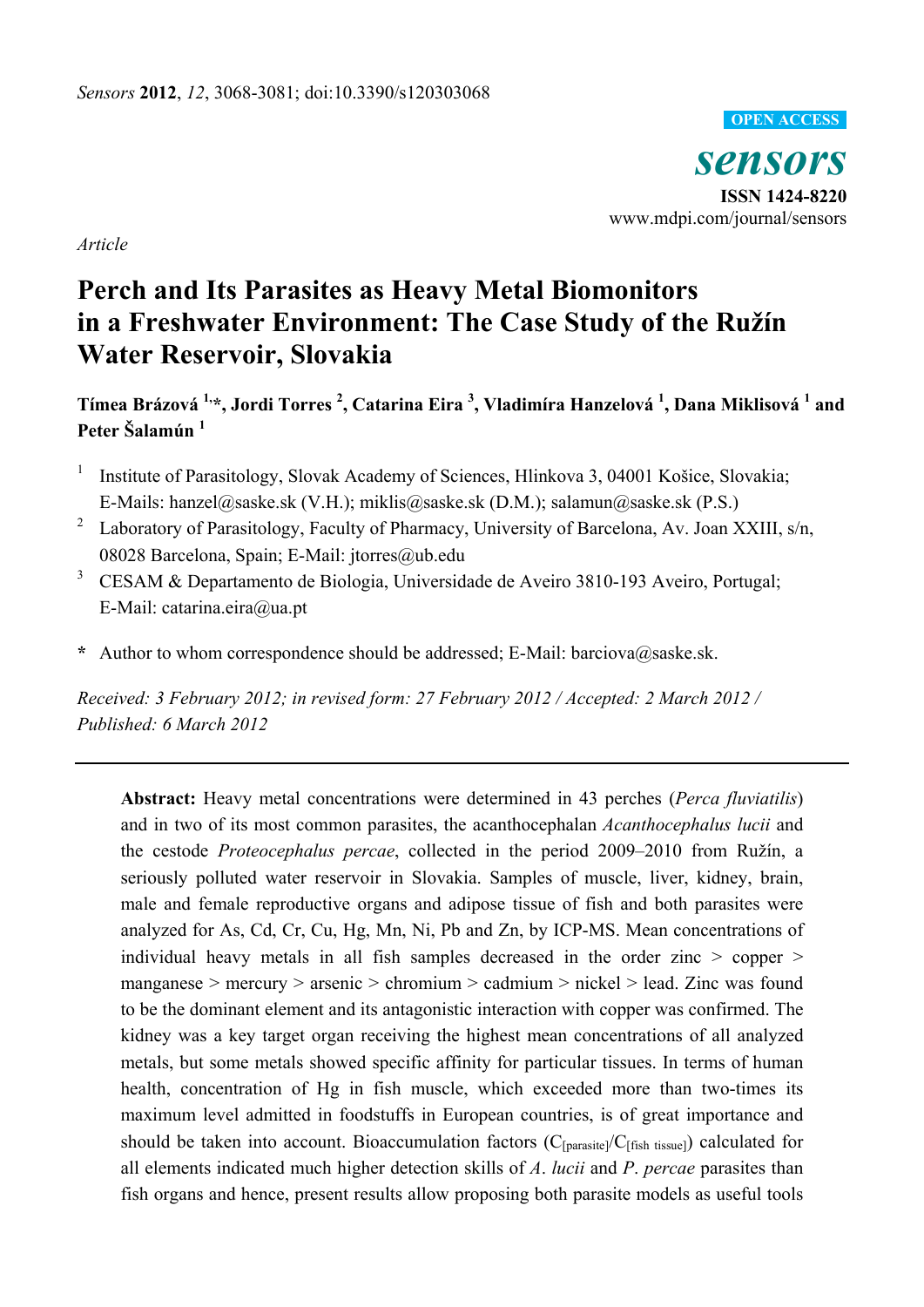to monitor aquatic environmental quality. Acanthocephalans, however, seem to be superior for heavy metal monitoring, also demonstrated under experimental conditions. Present results also indicate the decreasing heavy metal burden of the reservoir and its gradual recovery in the course of time.

**Keywords:** heavy metals; fish; parasites; bioaccumulation factors; experiment

## **1. Introduction**

Nowadays, there is no doubt that the environment receives large quantities of pollutants as a consequence of human activities and that those substances can have detrimental effects on humans as well as on the health of all living organisms. One of the most serious problems is pollution by heavy metals [1]. They occur naturally in the Earth's crust and therefore are found in soils and rocks with subsequent concentrations in sediments, water and organisms. In addition to geological weathering, also anthropogenic releases from ore mines, metallurgical industry and other intensive mining activities can give rise to higher contamination of heavy metals in comparison to normal background values [2].

According to the Dangerous Substances Directive of the European Union [3] dangerous chemicals are defined as toxic, persistent and/or bioaccumulative substances. Unlike the majority of organic pollutants, which eventually degrade to carbon dioxide and water, heavy metals, as elements, cannot be broken down, and therefore, they persist in the environment and tend to accumulate especially in lake, estuarine or marine sediments [4]. Aquatic organisms have the ability to accumulate heavy metals from their surroundings across the gills due to respiration, and by ingestion of contaminated food [5,6]. The uptake and circulation of heavy metals via the food chain is very important because metals induce biochemical reactions in organisms with typical responses such as inhibition of growth, suppression of oxygen consumption and impairment of reproduction and tissue repair [7].

Biomonitoring is a vital and rapidly growing field that uses several biological groups such as phytoplankton, macrophytes, invertebrates and fish, as bioindicators [8]. This ecological approach is also increasingly important in assessing heavy metal loads in aquatic environments [9–12]. Nonetheless, a better understanding of harmful metal exposures and their biological effects on relevant receptors is still required [13,14]. Fish parasites are listed among species that have been identified as highly sensitive either because of their physiological response to aquatic contaminants or because of their ability to accumulate particular toxic agents [11,12,15]. In fact, certain intestinal parasites, particularly thorny-headed worms parasitizing fish, have been shown as organisms that accumulate heavy metals at concentrations that are many times higher than those recorded in the host tissues [11,16]. While acanthocephalans are most frequently used in aquatic ecotoxicological studies [11,17,18], representatives of other groups of helminths (e.g., cestodes, nematodes) rarely appear in similar studies [19,20].

This work was performed to assess the current state of pollution in the Ružín water reservoir, which has suffered severe contamination by heavy metals by comparing their concentrations in several perch tissues as well as in their parasites. We determined the concentrations of nine heavy metals explaining their tissue-specific distribution in the perch (*Perca fluviatilis*) and in their most common parasites (the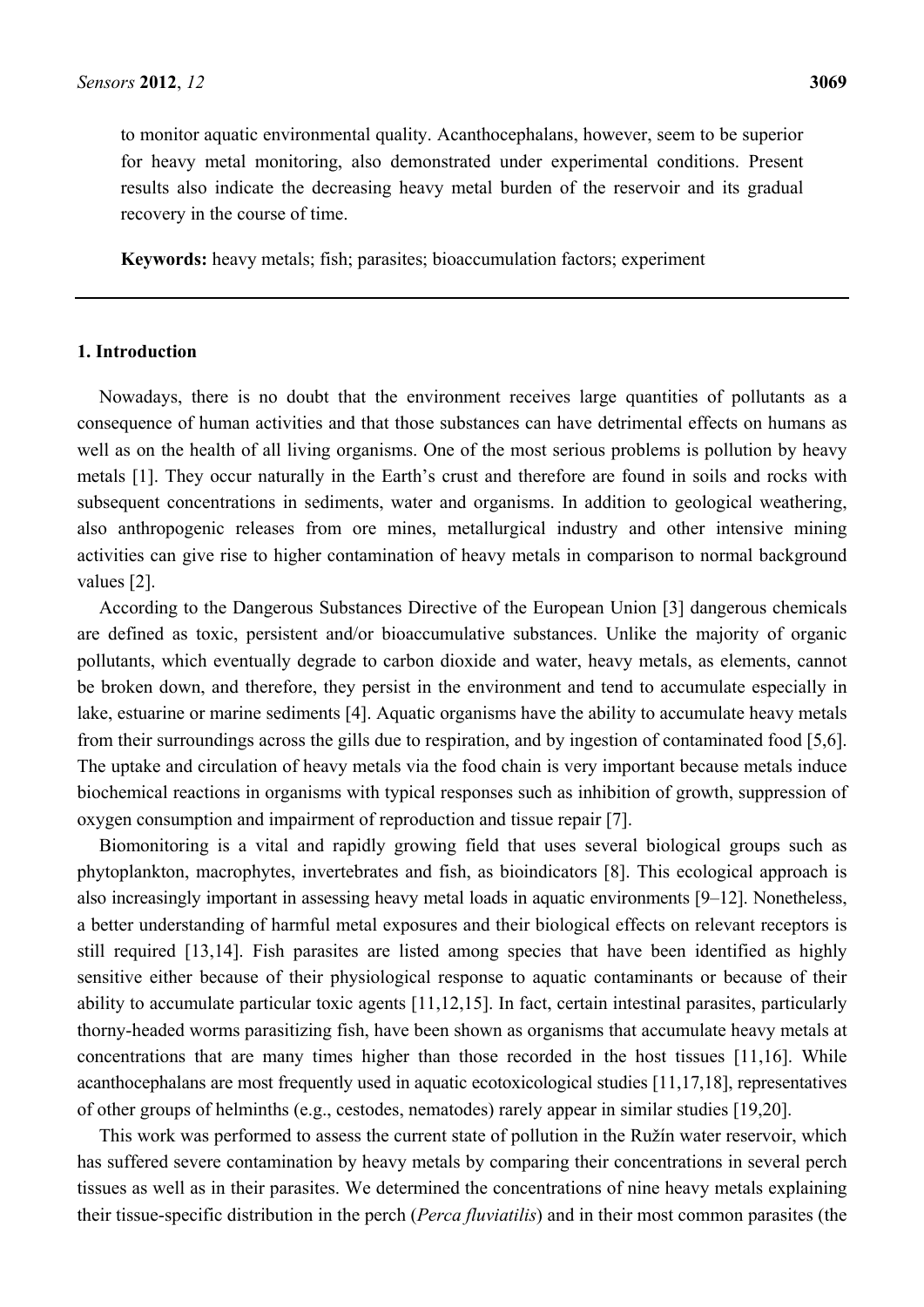acanthocephalan *Acanthocephalus lucii* and the cestode *Proteocephalus percae*). An experiment was conducted to compare the metal uptake by these two parasite species. Cadmium was chosen for experimental design as the model metal, because of its highly effective accumulation into the body of parasites. Despite the lowest Cd concentration of all elements assessed in bottom sediments of the water reservoir (Table 1), in both parasites Cd was found in relatively high quantities. as also documented individual bioconcentration factors ( $BF = C_{\text{[parasite]}}/C_{\text{[host tissue]}}$ ) calculated for this element. We also assessed the possible changes of environmental conditions since mining and metallurgical activities were ceased in the area ten years ago.

**Table 1.** Content of heavy metals in water  $(mg \cdot L^{-1})$  and sediments  $(mg \cdot kg^{-1}$  dry weight) of the Ružín water reservoir.

|                                     |      |                                                         |      | <b>Cu</b> | Ηg  |      |        | Zn    |
|-------------------------------------|------|---------------------------------------------------------|------|-----------|-----|------|--------|-------|
| Water <sup>1</sup>                  |      | $0.0041$ $0.00016$ $0.0013$ $0.0097$ $0.00005$ $0.0038$ |      |           |     |      | 0.0055 | 0.02  |
| Sediments <sup><math>2</math></sup> | 57.9 | 1.4                                                     | 91.6 | 382.0     | -19 | 63.2 | 78.8   | 517.0 |
|                                     |      |                                                         |      |           |     |      |        |       |

Data provided by <sup>1</sup> Slovak Water Management Company, Košice; <sup>2</sup> Hiller *et al.* [21].

# **2. Materials and Methods**

## *2.1. Study Site*

The Ružín water reservoir, with an area of 3.9  $km^2$  and a water volume of 59 million  $m^3$  is located in eastern Slovakia (48°40'N, 20°53'E) (Figure 1). It was created by damming the Hornád River in 1967 (Ružín I) and 1972 (Ružín II). Ružín receives waters from the Hornád and Hnilec Rivers, which drain the Spiš-Gemer Rudohorie Mts. [21].

**Figure 1.** The Ružín water reservoir with indication of the sampling site  $(\star)$  located near Jaklovce village and the mouth of the Hnilec River into the reservoir.

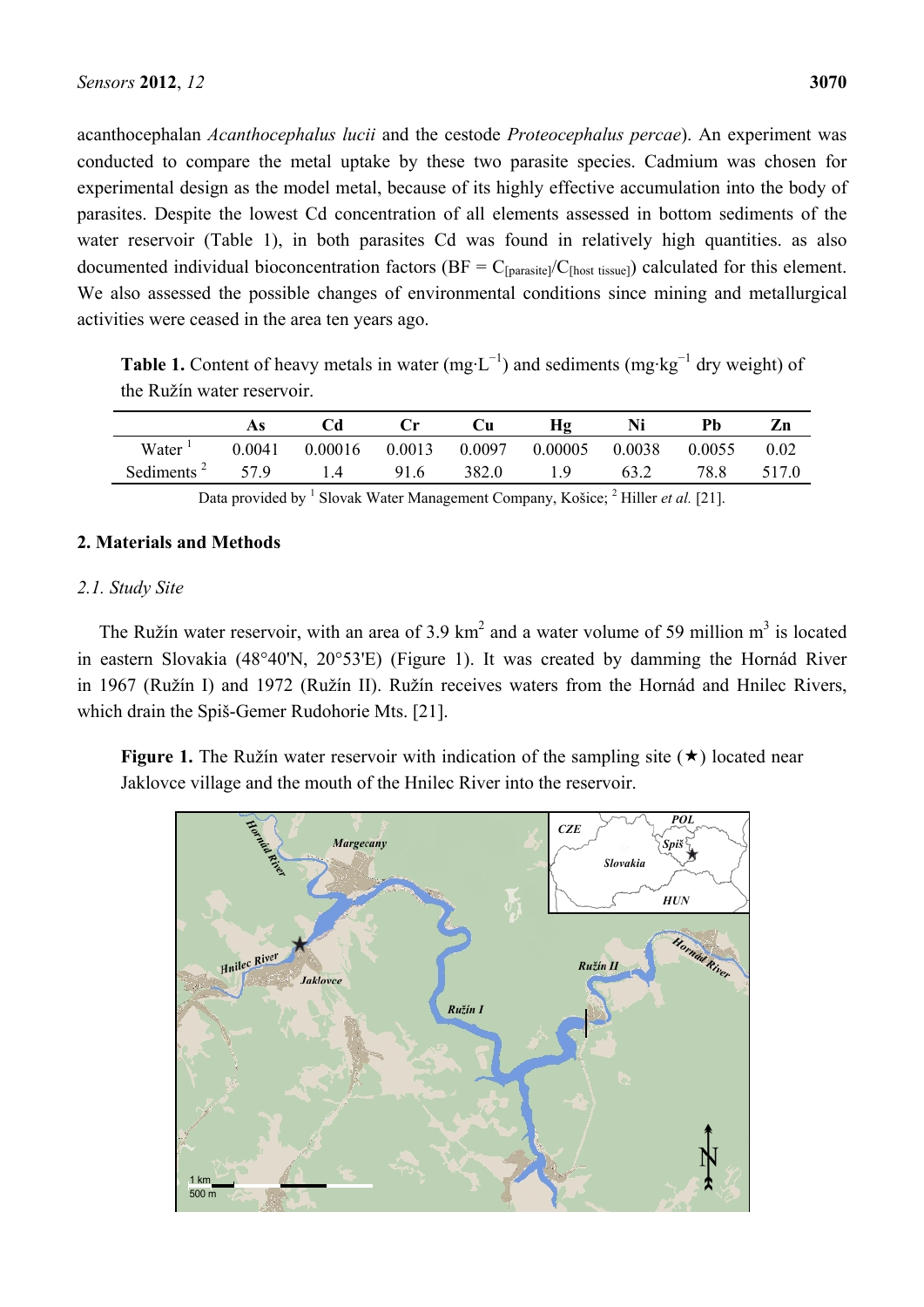This territory was historically known for intensive mining and ore processing activities. Bottom sediments of the reservoir have high concentrations of heavy metals [21] originating from the geology and rock environment of the area and in the processing of ore and mining materials from the sites located near Krompachy, Rudňany and the surroundings of Spišská Nová Ves and Smolník towns (Table 1). A proportion of contamination is due to atmospheric deposition. The increased moisture above the reservoir's water surface induces the coagulation of particles (ions, molecules, molecular aggregates, inorganic particles themselves) that fall on water and are stored in bottom sediments. The highest quantities of heavy metals were found near the mouth of the rivers into the reservoir [22].

The rich ichthyofauna of the reservoir (both in terms of species diversity and population density) is made up mainly by common carp *Cyprinus carpio* L., pike-perch *Sander lucioperca* (L.), European perch *Perca fluviatilis* L., northern pike *Esox lucius* L., tench *Tinca tinca* (L.), Wels catfish *Silurus glanis* L. and brown trout *Salmo trutta fario* L. Until recently, perch represented the numerically dominant species of the fish community that could be rather easily caught in the reservoir (S. Gécy, personal communication).

## *2.2. Fish and Parasite Collection*

During the period 2009–2010, 43 perch (*P. fluviatilis*) were collected nearby the Jaklovce village situated at the mouth of the Hnilec River (Figure 1), which is regarded as the most seriously heavy metal-polluted site of the reservoir [23].

**Figure 2.** Scanning electron micrographs illustrating *Acanthocephalus lucii* (**a**,**b**) and *Proteocephalus percae* (c,d). a—proboscis with hooks; b—tegument with orifices of the lacunary system; c—scolex and d—tegument with microtriches. Scale-bars: a—100  $\mu$ m; b,  $d$ —1  $\mu$ m; c—10  $\mu$ m.

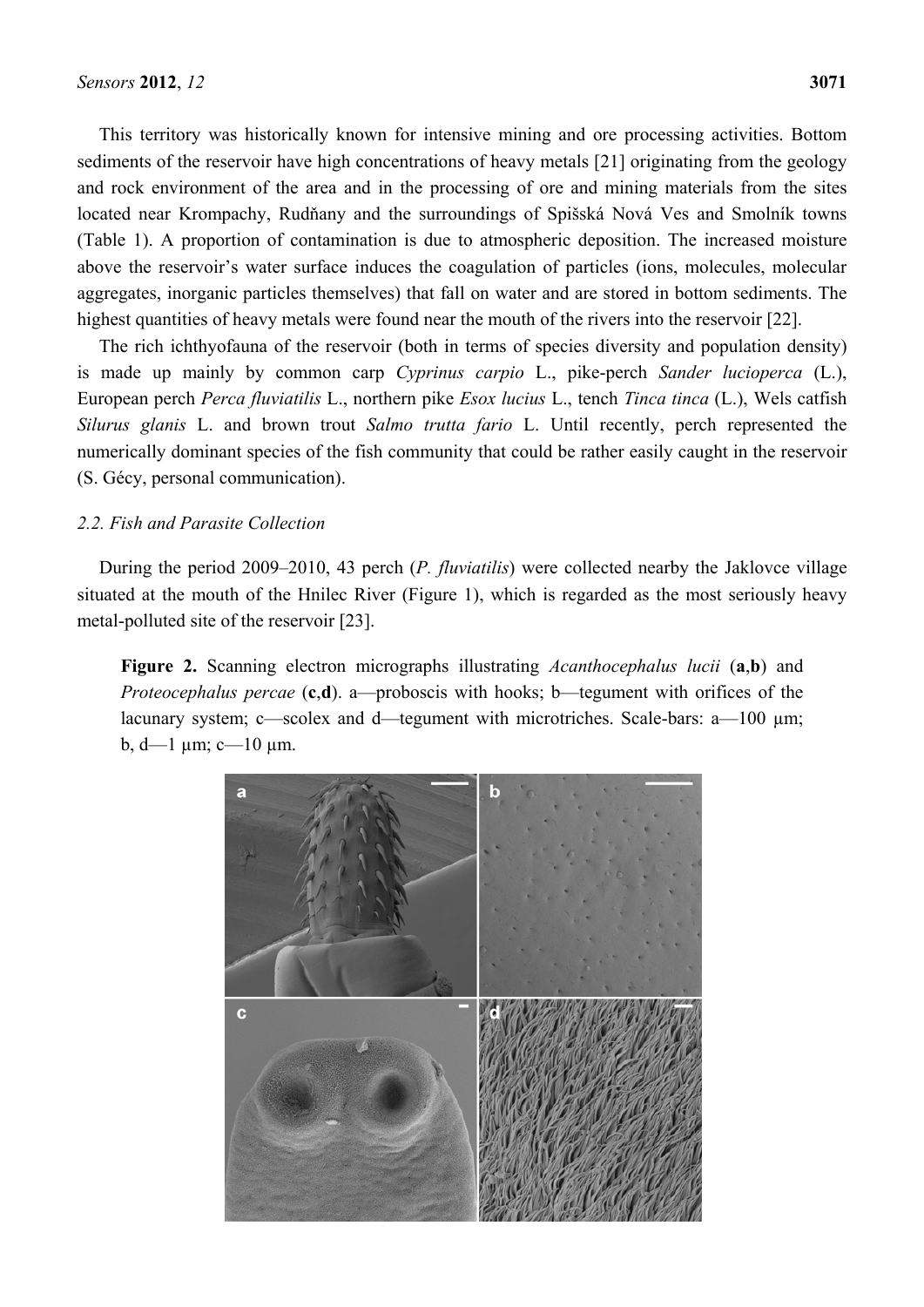Fish were transported in water from the reservoir to the laboratory, where they were killed by severing the spinal cord. The perch were sampled and dissected with the help of stainless steel instruments and MiliQ water. The fork length and wet weight of each fish was recorded prior to dissection. Samples of the muscles, kidney, liver, brain, hard roe (fully ripe internal egg masses in the ovaries) and soft roe (the testis filled with mature sperm) and the adipose tissue were taken from all individuals. These samples were stored individually in glass vials and deep frozen until posterior processing for trace element analysis. Fish digestive tracts were screened for parasites using a stereomicroscope. Acanthocephalans (*Acanthocephalus lucii*) and cestodes (*Proteocephalus percae*) (Figure 2(a–d)) representative of all infected fish were frozen separately for metal analysis. The adult intestine acanthocephalan *A*. *lucii* was detected in 35 perch indicating a prevalence of 82.3% and a mean intensity of  $3 \pm 7.9$  (1–48) specimens. The cestode *P. percae* was detected in 28 perch indicating a prevalence of 64.7% with a mean intensity of  $1.4 \pm 1.63$  (1–7) specimens in the 43 fish hosts studied. Two perch were free of infection. All specimens were isolated from each fish intestine, washed in ultrapure water, counted and frozen individually for further trace element analysis.

#### *2.3. Experimental Design*

The experiment was designed for a comparison of the metal uptake (cadmium) by two different parasite species. Live adult worms, two and four cestodes (*P. percae*) and acanthocephalans (*A. lucii*), respectively per exposure, obtained from perch intestine were several times washed in 0.9% neutral phosphate-buffered saline (PBS, pH 7–7.3) and then, in a laminar flow cabinet, immediately replaced into 50 mL sterile culture flasks with graduation (Sigma Aldrich, Germany) containing 20 mL RPMI-1640 medium (Sigma Aldrich, Germany) treated with antibiotics (100 U/mL penicillin, and 100 U/mL streptomycin) and kept at  $16 \pm 1$  °C in a cool room for 1, 2 and 3 weeks. The cadmium solutions were prepared from a stock solution of 100 mg/L cadmium chloride  $(CdCl<sub>2</sub>)$ . Twelve parasite sets (six acanthocephalans and six cestodes) were exposed to two different final concentrations of  $Cd^{2+}$ : (i) 6.132 mg/L Cd<sup>2+</sup> (high dose) and (ii) 0.6132 mg/L Cd<sup>2+</sup> (low dose), while the remaining two sets served as unexposed acanthocephalan and cestode controls cultured only in RPMI-1640 for 3 weeks. The integrity and motility (spontaneous motoric activity without physical stimulation) of worms were monitored under stereomicroscope daily. At the end of each week, two groups of both parasite species (high dose; low dose) were rinsed with ultrapure water and frozen at −20 °C for subsequent cadmium analysis. The parasites from uncontaminated medium were processed in the same way at the end of the third week. During the experiment all parasites survived, and the integrity of their tissues was preserved.

## *2.4. Metal Analysis*

Fish and parasite samples from the reservoir were analyzed for the presence of nine heavy metals (As, Cd, Cr, Cu, Hg, Mn, Ni, Pb and Zn). All materials used in the digestion process were thoroughly acid-rinsed. Samples were weighted (around 100–150 mg wet weight) and digested in Teflon vessels with 2 mL HNO<sub>3</sub> (Merck, Suprapur) and 1 mL H<sub>2</sub>O<sub>2</sub> (Panreac), at 90 °C in an oven and left overnight, according to the standard protocol used at the "Centres Científics i Tecnològics de la Universitat de Barcelona (CCiTUB)". After the complete digestion, samples were diluted with 30 mL of Milli-Q water and then analysed for trace elements in an inductively coupled plasma mass spectrometer (Perkin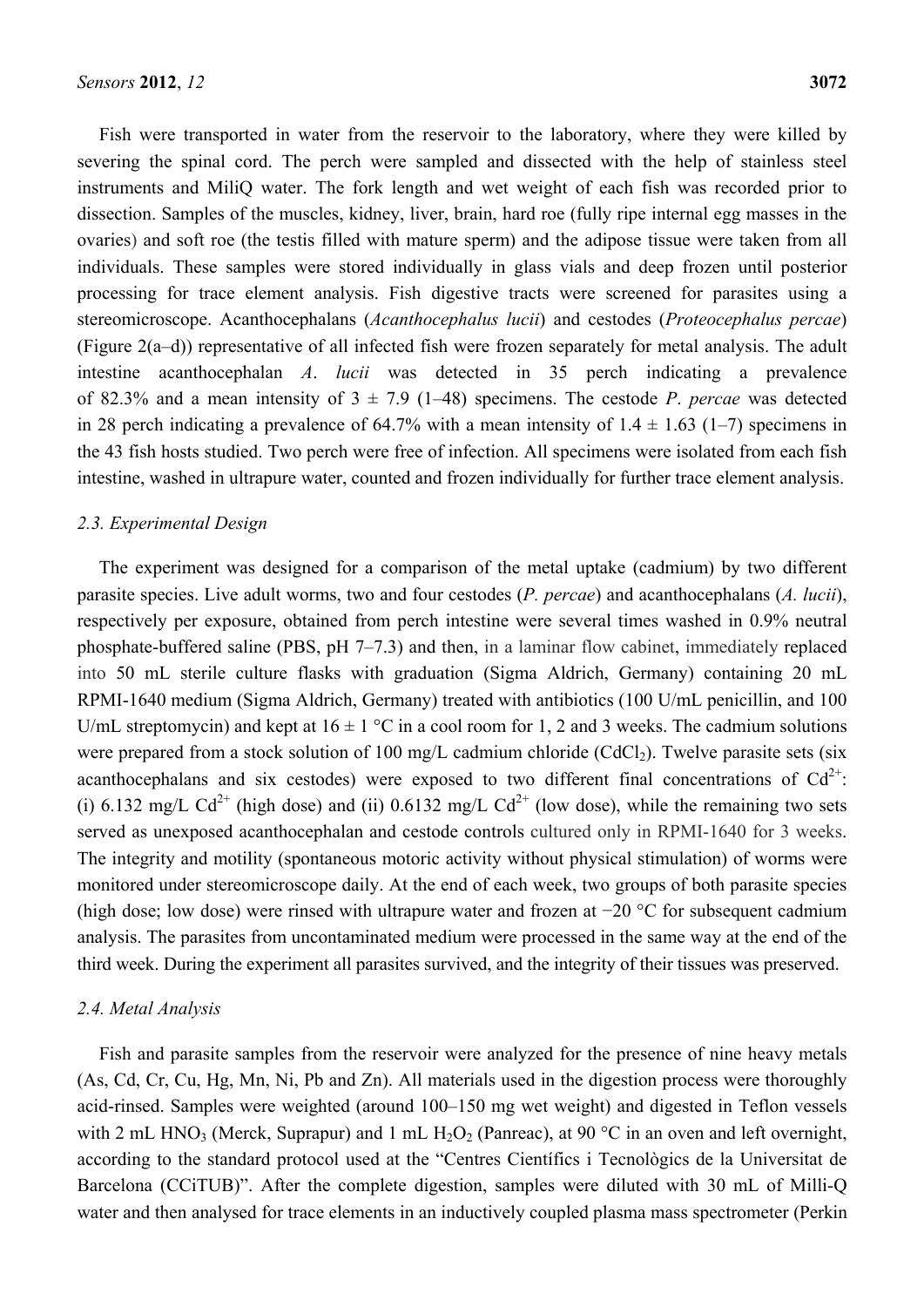Elmer Elan 6000). For quality assurance standard reference materials Dogfish (*Squalus acanthias*) liver (DOLT-3) and muscle (DORM-2) (National Research Council, Canada) were used in the analyses. Several analytical blanks were prepared under the same conditions and analyzed along with samples in order to determine the detection limits. Values of all monitored heavy metals are presented in  $\mu$ g·g<sup>-1</sup> wet-weight.

# *2.5. Data Analysis*

The data obtained did not meet the requirements for parametric statistical tests. Thus, they were analyzed non-parametrically. Adipose tissue and soft roe were excluded from the statistical analysis due to the insufficient number of samples.

The differences in heavy-metal concentrations among the analyzed tissues, between parasite and host tissues, and the two parasite species for each tissue separately were tested. For comparing two independent groups, Mann-Whitney U test was used, for multiple independent groups Kruskal-Wallis ANOVA with multiple comparisons of mean ranks for all groups [24] was selected. The analyses were performed in Statistica for Windows, version 9.0 [25].

The bioconcentration factors (BF) were calculated according to Sures *et al.* [16], as the ratio of the element concentration in the parasites to that in different host tissues ( $BF = C<sub>[parasite]</sub>/C<sub>[host tissue]</sub>$ ) and checked for statistical significance with non-parametric Mann Whitney U test or Kruskal-Wallis ANOVA with multiple comparisons of mean ranks for all groups, so-called post hoc multiple comparing [24].

#### **3. Results**

#### *3.1. Element Distribution in Host Tissues and Parasites*

The detection limits (mean blank value plus three standard deviations of the mean blank) for each element and accuracy values are presented in Table 2.

|                | <b>Detection</b><br>limit | <b>Standard</b> | <b>ICP-MS</b> value<br>Mean $(\pm SD)$ | <b>Certified value</b><br>Mean $(\pm CI)$ | Accuracy<br>(%) |
|----------------|---------------------------|-----------------|----------------------------------------|-------------------------------------------|-----------------|
| As             | < 0.01                    | DORM-2          | 18.65(0.21)                            | 18.00(1.10)                               | 103.6           |
| C <sub>d</sub> | < 0.01                    | DOLT-3          | 18.10(0.44)                            | 19.40(0.60)                               | 93.3            |
| Cr             | 0.63                      | DORM-2          | 34.40(0.21)                            | 34.70 (5.50)                              | 98.3            |
| Cu             | 0.16                      | DOLT-3          | 28.88 (0.30)                           | 31.20(1.0)                                | 92.6            |
| Hg             | 0.07                      | DORM-2          | 4.96(0.07)                             | 4.64(0.26)                                | 106.9           |
| Mn             | 0.15                      | DORM-2          | 3.35(0.28)                             | 3.66(0.34)                                | 91.5            |
| Ni             | 0.13                      | DOLT-3          | 2.60(0.11)                             | 2.72(0.35)                                | 95.6            |
| Pb             | 0.03                      | DORM-2          | 0.06(0.01)                             | 0.07(0.01)                                | 96.9            |
| Zn             | 3.73                      | DORM-2          | 23.91(1.18)                            | 25.60(2.30)                               | 93.4            |

Table 2. Detection limits (ng·mL<sup>-1</sup>) in the standard reference material DORM-2 and DOLT-3 determined by inductively coupled mass spectrometry (ICP-MS).

 $\pm$ SD, standard deviation;  $\pm$ CI, confidence interval.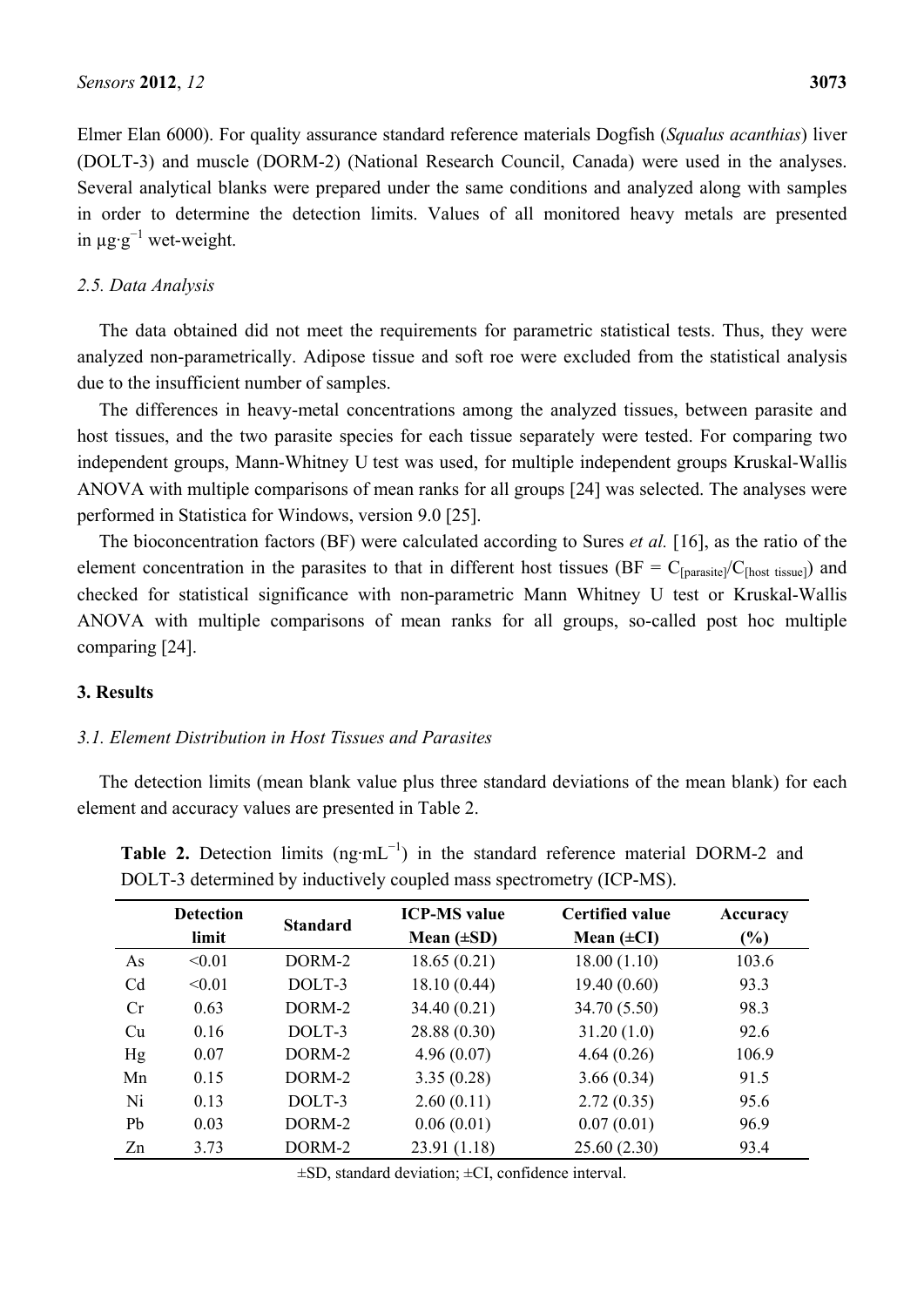|    |            | <b>Muscle</b> | Liver      | Kidney     | <b>Adipose</b><br>tissue | Soft roe   | Hard<br>roe | <b>Brain</b> | A. lucii   | P. percae  |
|----|------------|---------------|------------|------------|--------------------------|------------|-------------|--------------|------------|------------|
|    |            | $(n = 43)$    | $(n = 43)$ | $(n = 43)$ | $(n = 8)$                | $(n = 14)$ | $(n = 27)$  | $(n = 43)$   | $(n = 35)$ | $(n = 28)$ |
| As | Mean       | 0.19          | 0.802      | 0.965      | 1.37                     | 0.385      | 0.218       | 0.419        | 2.05       | 7.99       |
|    | $(\pm)$ SD | 0.092         | 0.365      | 0.352      | 0.907                    | 0.093      | 0.100       | 0.181        | 2.49       | 8.94       |
| Cd | Mean       | 0.0050        | 1.31       | 1.33       | 0.139                    | 0.022      | 0.0073      | 0.011        | 1.39       | 0.540      |
|    | $(\pm)$ SD | 0.0044        | 2.06       | 1.58       | 0.142                    | 0.034      | 0.0027      | 0.013        | 1.67       | 0.364      |
| Cr | Mean       | 0.439         | 0.423      | 0.585      | 1.65                     | 0.381      | 0.459       | 0.536        | 3.21       | 5.89       |
|    | $(\pm)$ SD | 0.148         | 0.087      | 0.147      | 0.629                    | 0.071      | 0.105       | 0.109        | 6.25       | 0.911      |
| Cu | Mean       | 0.319         | 6.81       | 2.29       | 0.944                    | 0.304      | 0.595       | 1.46         | 22.2       | 1.01       |
|    | $(\pm)$ SD | 0.120         | 4.31       | 0.548      | 0.905                    | 0.063      | 0.181       | 0.268        | 38.25      | 3.93       |
| Hg | Mean       | 1.05          | 0.739      | 0.801      | 0.187                    | 0.305      | 0.087       | 0.404        | 0.810      | 0.290      |
|    | $(\pm)$ SD | 0.379         | 0.459      | 0.396      | 0.161                    | 0.187      | 0.040       | 0.227        | 0.713      | 0.166      |
| Mn | Mean       | 0.252         | 2.83       | 2.36       | 8.17                     | 0.207      | 1.60        | 0.400        | 8.22       | 37.2       |
|    | $(\pm)$ SD | 0.087         | 0.893      | 1.81       | 9.66                     | 0.276      | 0.573       | 0.197        | 6.39       | 10.6       |
| Ni | Mean       | 0.147         | 0.286      | 1.103      | 0.628                    | 0.231      | 0.199       | 0.556        | 2.05       | 0.680      |
|    | $(\pm)$ SD | 0.119         | 0.335      | 3.14       | 1.25                     | 0.110      | 0.152       | 0.839        | 3.87       | 0.867      |
| Pb | Mean       | 0.019         | 0.016      | 0.098      | 0.114                    | 0.0082     | 0.0072      | 0.017        | 1.09       | 0.430      |
|    | $(\pm)$ SD | 0.039         | 0.014      | 0.086      | 0.202                    | 0.006      | 0.005       | 0.030        | 2.72       | 0.235      |
| Zn | Mean       | 7.50          | 25.8       | 281.0      | 20.0                     | 7.74       | 18.6        | 13.6         | 78.1       | 64.9       |
|    | $(\pm)$ SD | 1.97          | 3.22       | 99.4       | 18.8                     | 4.01       | 1.34        | 3.77         | 64.7       | 14.0       |

**Table 3.** Trace element concentrations in perch tissues and parasites *A. lucii* an *P. percae*  $(\mu g \cdot g^{-1})$  and SD values from the Ružín water reservoir.

Element concentrations detected in the seven tissue types of perch and the above mentioned two parasite species are presented in Table 3. Mean concentrations of heavy metals in fish decreased in the order zinc > copper > manganese > mercury > arsenic > chromium > cadmium > nickel > lead. Zinc was the dominant element in all of the evaluated fish tissues. Although the obtained concentrations of copper were also very high, they were always considerably lower than those of zinc found in the same organ, a fact that could confirm an antagonistic zinc-copper interaction. Considering the mean concentrations of accumulated heavy metals, the kidney was found to be a key target organ followed by the liver, adipose tissue, hard roe, brain, muscle and soft roe.

Results of the Kruskal-Wallis test indicated significant differences among heavy metal concentrations in individual tissue samples  $(P < 0.001)$ . Most metals showed a strong tendency towards a specific tissue. This was evident in Ni and Zn with kidney concentrations respectively 7 to 35 times higher than those in the remaining tissues. The liver was the main site for Cu accumulation, while the highest quantity of As, Cr, Mn and Pb were found in adipose tissue. The level of Hg was up to 12-fold higher in the muscle tissue in comparison to those in other organs. Cadmium predominated in the liver and kidney.

Concentrations of individual heavy metals in perch tissues were mostly significantly lower than those in parasites. Only Hg was primarily concentrated in fish muscle  $(P < 0.05)$ . Zinc was also found in higher quantity in the kidney, than in parasite tissues, but with a difference not statistically significant.

Comparing the two parasite species, the mean concentrations of the analyzed elements was found to be almost the same in the acanthocephalans and cestodes with values of 118.86 and 118.88  $\mu$ g·g<sup>-1</sup>,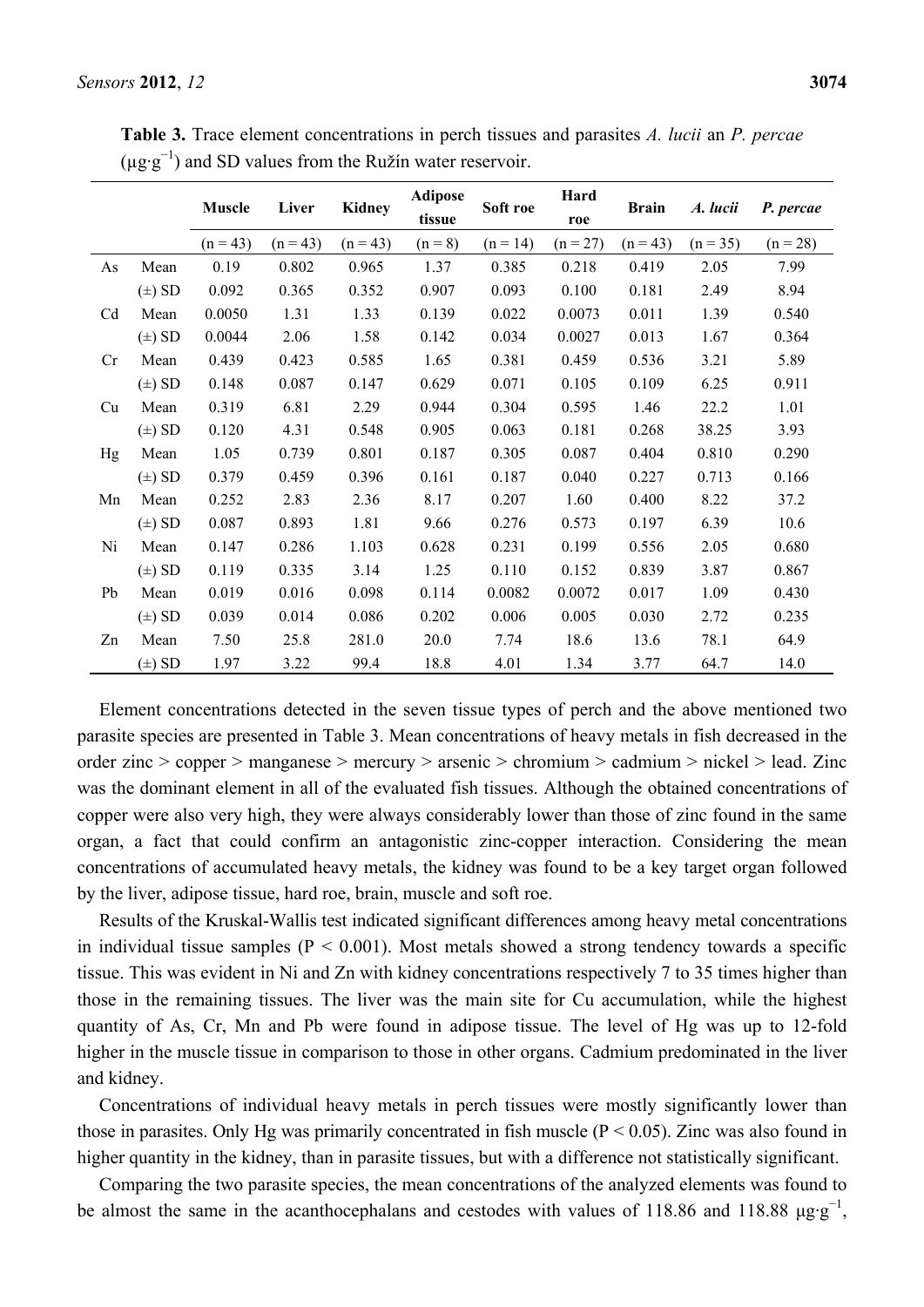respectively, but significant differences were found considering concentrations of individual elements (Figure 3(a,b)). Cestodes concentrated higher amounts of As and Mn ( $P < 0.001$ ), while acanthocephalans accumulated preferentially Cd, Cu, Cr and Ni  $(P < 0.05)$  and Hg  $(P < 0.01)$ . Based on this, the accumulation potential of the acanthocephalans was judged to be higher when compared to the cestode species.

**Figure 3.** (**a**,**b**) Average concentrations (µg·g<sup>−</sup><sup>1</sup> ) of heavy metals in *Acanthocephalus lucii* (n = 35) and *Proteocephalus percae* (n = 28) parasitizing perch (*Perca fluviatilis*) from the Ružín water reservoir.



To prove correctness of our later assumption, we designed an experiment in which both parasite species were exposed to cadmium (better accumulated by acanthocephalans in field conditions), during 1, 2 and 3 weeks. The unexposed acanthocephalans and cestodes (controls) were kept in medium without any additive. Cd concentrations assessed in acanthocephalans and tapeworms were 0.08  $\mu$ g·g<sup>-1</sup> 0.049  $\mu$ g·g<sup>-1</sup>, respectively. As shown in Figure 4, acanthocephalans accumulated Cd more intensively than cestodes, which is in accordance with present data obtained in field conditions.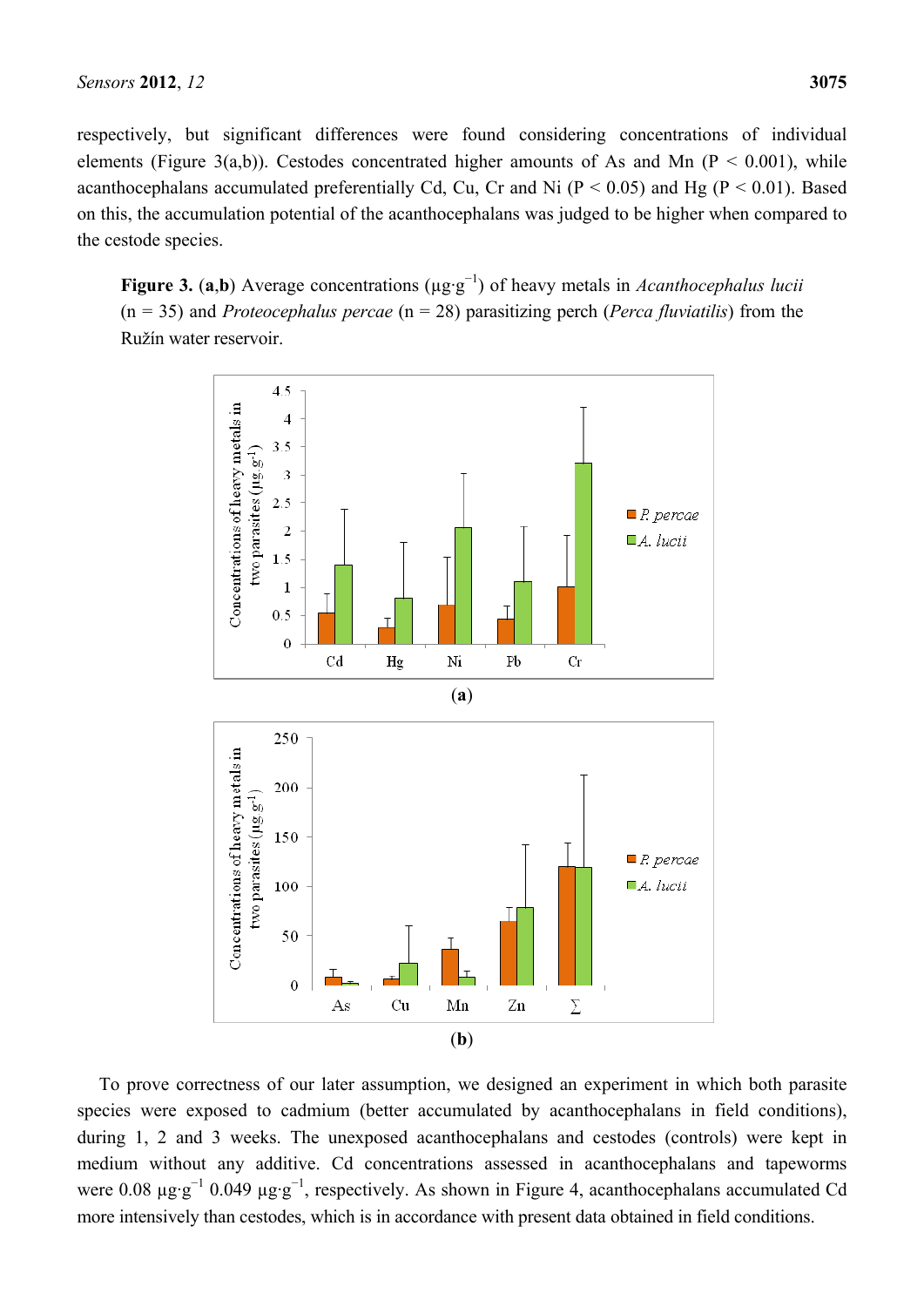**Figure 4.** Uptake of cadmium by cestodes *Proteocephalus percae*  $(n = 6)$  and acanthocephalans *Acanthocephalus lucii* (n = 6). Legend: —— 6.132 mg/L Cd<sup>2+</sup> (high dose); •••••• 0.613 mg/L Cd<sup>2+</sup> (low dose); • acanthocephalans,  $\blacksquare$  cestodes.



#### *3 3.2. Bioconc centration F Factors (BF Fs)*

brain and hard roe of perch and those in both parasites were statistically significant (Table 4). The highest BFs were obtained for Cd, which presented accumulation ratios between both parasites and fish organs (muscle, brain, hard roe) orders of magnitude higher than those obtained for other elements. The maximum BF of cadmium was stated for *A*. *lucii* and muscle of perch (BF = 267.6). There was a significantly higher ( $P < 0.001$ ) accumulation capacity of Pb in both parasites in relation to fish organs. In *A. lucii*, mean Pb concentrations were approximately 52, 56, 67 and 170-times higher than those detected in muscle, brain, liver and hard roe of perch, respectively. Concentrations of Pb in *P. percae* attained similarly much higher levels comparing to fish organs (see Table 4). The differences among most concentrations of heavy metals accumulated in the muscle, liver, kidney,

Table 4. Mean bioaccumulation factors (BFs) calculated for the analyzed elements in A. lucii and P. percae and respective perch tissues.

|           |              | As         | Cd          | $\mathbf{C}$ r | <b>Cu</b>  | Hg       | Mn          | Ni        | Pb         | Zn         |
|-----------|--------------|------------|-------------|----------------|------------|----------|-------------|-----------|------------|------------|
| A. lucii  | Muscle       | $9.9***$   | $267.6$ *** | $7.4***$       | $67.7***$  | 0.8      | $31.2$ ***  | $11.8***$ | $52.1***$  | $10.1$ *** |
| P. percae |              | $37.2$ *** | $128.2$ *** | $2.2**$        | $19.8***$  | $0.3***$ | $149.0$ *** | $4.1*$    | $21.3***$  | $8.7***$   |
| A. lucii  | Liver        | 2.8        | 1.0         | $7.8***$       | 3.6        | 1.1      | 2.9         | $6.6***$  | $67.4***$  | 3.0        |
| P. percae |              | $9.2**$    | 0.6         | $2.4**$        | 0.9        | $0.5**$  | $12.2*$     | 2.1       | $28.6***$  | 2.5        |
| A. lucii  | Kidney       | 2.1        | 0.9         | $5.8*$         | $9.2**$    | 0.9      | $4.1**$     | 1.3       | 12.3       | 0.3        |
| P. percae |              | $8.1*$     | 0.5         | 1.8            | 2.5        | $0.4***$ | $18.1***$   | 1.0       | 6.1        | 0.2        |
| A. lucii  | <b>Brain</b> | $42***$    | $107.5$ *** | $6.0*$         | $14.5***$  | 1.9      | $20.9$ ***  | 3.6       | $55.7$ *** | $59***$    |
| P. percae |              | $159***$   | $562*$      | 1.8            | $39***$    | 0.8      | $1012$ ***  | 0.8       | $191***$   | $46***$    |
| A. lucii  | Hard roe     | $8.7***$   | $191.0$ *** | $7.6***$       | $36.8***$  | $8.7***$ | $5.1***$    | $8.1***$  | $1707$ *** | $4.3**$    |
| P. percae |              | $32.1***$  | $72.1$ **   | $2.3*$         | $10.7$ *** | 3.2      | $24.1$ ***  | 2.6       | $70.3***$  | $3.6**$    |

 $*$  p < 0.05; \*\* p < 0.01; \*\*\* p < 0.001.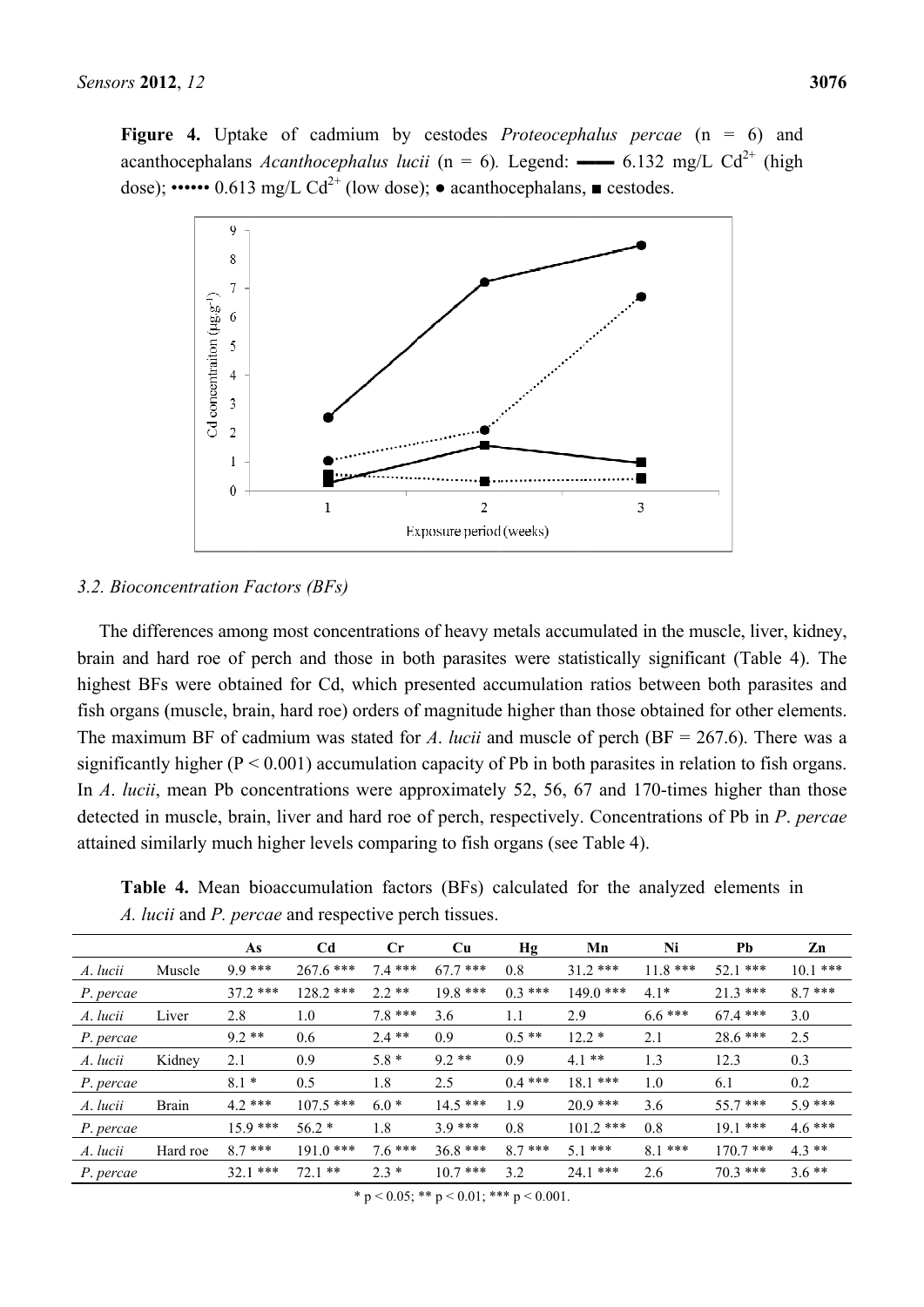#### **4. Discussion**

In aquatic ecosystems most pollutants tend to build up in organisms, in which they can reach levels hundreds or thousands times higher than the respective water levels [26]. Fish that are close to the top of the aquatic food web and have a relatively long life span, concentrate high amounts of pollutants (among them heavy metals) and, therefore, they are widely used as biological indicators [27]. Some authors (e.g., [28]) showed in their studies that the target tissues of heavy metals in fish are those metabolically more active, accumulating high levels of them, such as the liver, kidneys and gills. The liver serves as a storage site for heavy metals, and it plays an important role in detoxication and elimination of many harmful substances from the body [29,30]. In the present study, Cu reached 5–21 times higher concentrations in the liver compared to the other fish tissues. However, considering the overall quantity of heavy metals the liver of perch was proved only as the second most important heavy metal-storage organ.

It has been found that the kidney was the key target organ receiving the largest quantities of heavy metals in perch. It is characterized as a metabolically active and eliminative organ that performs many vital functions including the removal of heavy metals from the body [31]. High levels of some trace elements (Cd, Ni, and Zn) found in this organ in the present study might also suggest this function. In fact, present findings are in agreement with data obtained by Pourang [32] and Giguére *et al.* [33] who also found the kidney of pike (*Esox lucius*) and yellow perch (*Perca flavescens*) as the most important storage organ for Zn.

A number of ecotoxicological reports confirmed that fish muscle represents one of the least metal-containing tissues [34,35]. Nevertheless, fish meat serves as an excellent source of proteins for humans and due to that the monitoring of fish muscle is of great importance. In the present study significantly higher concentrations of mercury have been found in muscle of perch from the Ružín water reservoir compared to the remaining analyzed fish organs. Concentrations of Hg in muscle (1.05  $\mu$ g·g<sup>-1</sup> wet wt) exceeded more than two-times the maximum mercury level admitted in foodstuffs in European countries [36]. Similar results were obtained by Farkas *et al.* [35] who studied heavy metal concentrations in freshwater bream (*Abramis brama*, L.) in Lake Balaton (Hungary). The gills and liver accumulated the highest metal concentrations, except mercury, which was detected in highest levels in fish muscle. One of the possible reasons of the highest mercury level in muscle is the high content of functional proteins in muscle, having high affinity to this element [37]. Since Hg is known as a human toxic agent, which primary source is through eating fish [38], the present data are significant in terms of potential health impacts on inhabitants of the region. Long-term consumption of contaminated fish meat from the Ružín water reservoir mainly by fishermen and their families could cause hydrargyrism, which can cause alterations of the nervous system, brain damage, induction of reproductive diseases and many other disorders.

Several earlier studies performed in freshwater ecosystems showed that intestinal parasites, mostly acanthocephalans, can accumulate heavy metals at concentrations that are orders of magnitude higher than those in their fish hosts and thus, they could provide valuable information about the chemical state of the environment [10,39,40]. In present study, it was confirmed that acanthocephalans as well as cestodes seem to be good indicators of environmental conditions. The reasonable argument for this could provide our results of cadmium accumulation by parasites. Although the concentrations of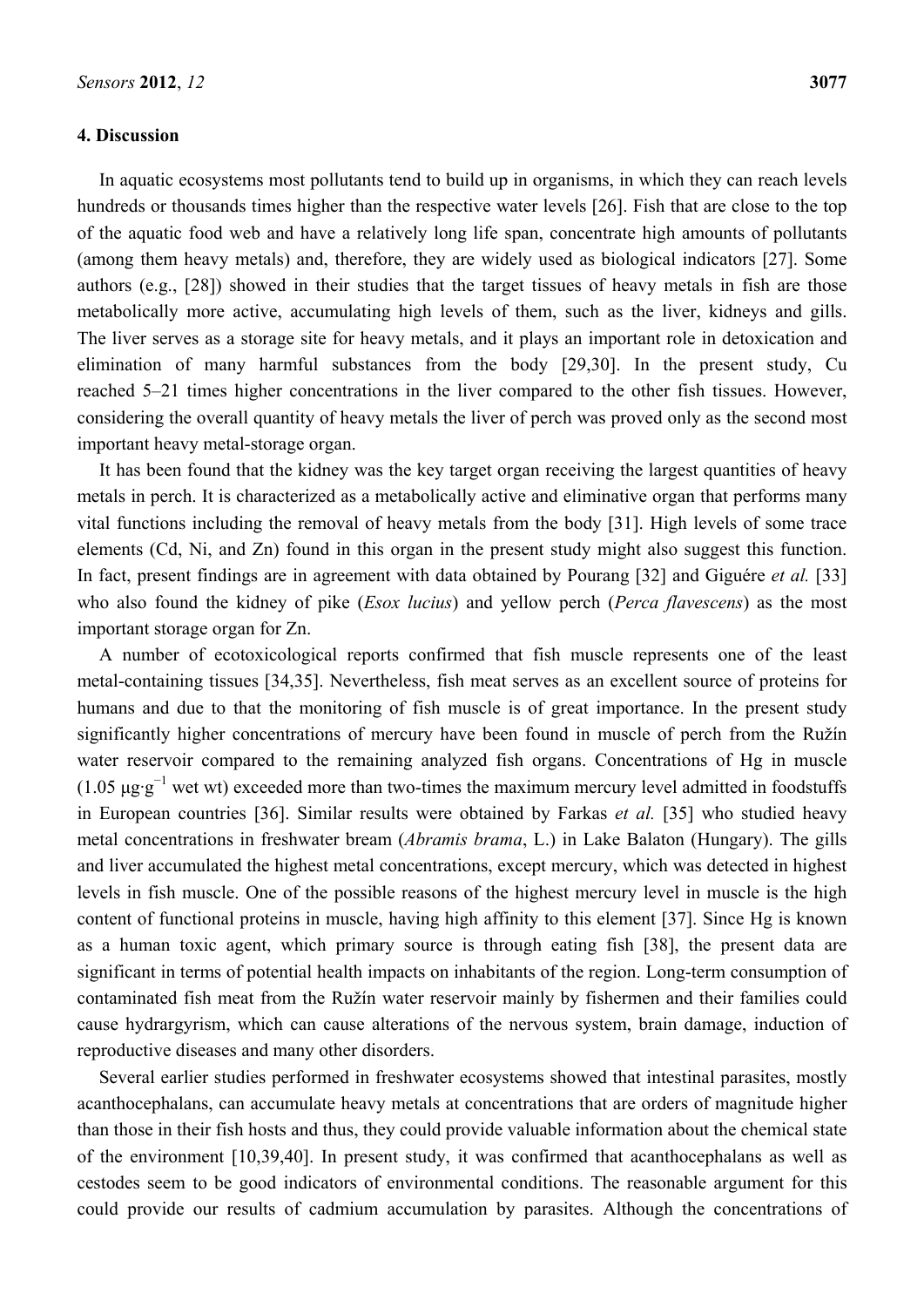cadmium in water and bottom sediments of the reservoir were low (0.00016 mg⋅L<sup>-1</sup>and 1.4 mg⋅kg<sup>-1</sup> dry weight) in comparison to other metals, those in *P*. *percae* and *A*. *lucii* were relatively high (0.54 and 1.39  $\mu$ g·g<sup>-1</sup>). It implies that even very low concentration of metals in environment can be detected using parasites possessing extraordinary accumulation capacity. Because about 2.5-times higher concentrations of Cd were detected in *A. lucii* than *P*. *percae*, we believe that acanthocephalans might be better biomonitors of heavy metals. Our results from field study were confirmed under experimental conditions, in which *A. lucii* accumulated Cd approximately 9-times more than *P. percae* (8.50 and 0.98  $\mu$ g·g<sup>-1</sup> wet·wt, respectively; three-week, high Cd dose).

The bioconcentration factors obtained for almost all metals confirmed the high accumulation capacity of parasites (*A. lucii* and *P. percae*) compared also to fish tissues. The BFs ( $C_{\text{[narasite]}}/C_{\text{[muscle]}}$ ) are of particularly great importance denoting much higher detection ability of parasites than fish muscle, which is the tissue tested more commonly in heavy metal biomonitoring studies. In present study the highest bioconcentration factors were determined for cadmium in A*. lucii* parasites and muscle and hard roe of perch. Similar results achieved Jankovská *et al.* [41], who studied concentrations of Zn, Mn, Cu and Cd in different tissues of the same fish species and *A. lucii* in the Jevanský stream near Prague (Czech Republic). A potential of cadmium to accumulate in muscles and gonads determined by bioconcentration factors (194 and 110, respectively) was also very high. Slightly different results reported Sures *et al.* [16] in his study on accumulation of 17 elements in perch tissues and *A. lucii*  parasites. The highest bioconcentation factors were assessed for copper in muscle (250) and liver (25) of fish. Our data, for a comparison, were lower; BFs for Cu were only 67.7 (muscle) and 3.6 (liver).

Among the nine elements analysed in our study, *A. lucii* accumulated Cd, Cu, Hg, Cr and Pb in significantly higher concentrations compared to cestodes. On the other hand, *P. percae* accumulated more intensively the elements As and Mn. Species-specific preference for some metals was also shown in the paper by Turčeková *et al.* [40]. Similarly to our data, they found that cestodes accumulated higher concentrations of As and lower quantities Cd than acanthocephalans, but a reliable explanation of this phenomenon could be a question for further laboratory experiments and more detailed ultrastructural observations are required.

The present study was built upon our earlier work performed at the same Ružín water reservoir by Turčeková *et al.* [40]. Recent data have demonstrated a decrease in concentration of almost all monitored elements. In fish muscles, the main decrease of contamination was observed for Cu (1.7  $\mu$ g·g<sup>-1</sup> and 0.32  $\mu$ g·g<sup>-1</sup>) and Pb (0.07  $\mu$ g·g<sup>-1</sup> and 0.02  $\mu$ g·g<sup>-1</sup>), which are the two major pollutants coming from the former mining activities. Lead concentration in the fish liver also decreased (0.08  $\mu$ g·g<sup>-1</sup> and 0.02  $\mu$ g·g<sup>-1</sup>) but Cu remained at similar level in both periods. The amount of heavy metals in parasites was also significantly lower in the present study. In acanthocephalans, the highest decrease was detected again for Cu and Pb. Nevertheless, increased mercury concentrations in the fish muscle were found (see above) and, therefore, continuing monitoring is recommended. In addition, high concentrations of arsenic were detected in the muscles and liver of perch, and in the parasites. Since arsenic was produced as a by-product of refining the ores of other metals, such as copper and lead in the erstwhile factories, so it could be assumed that present high concentration of this element estimated in fish tissues and parasites still come from these old industry activities but it is difficult to provide a satisfactory explanation for this arsenic increase.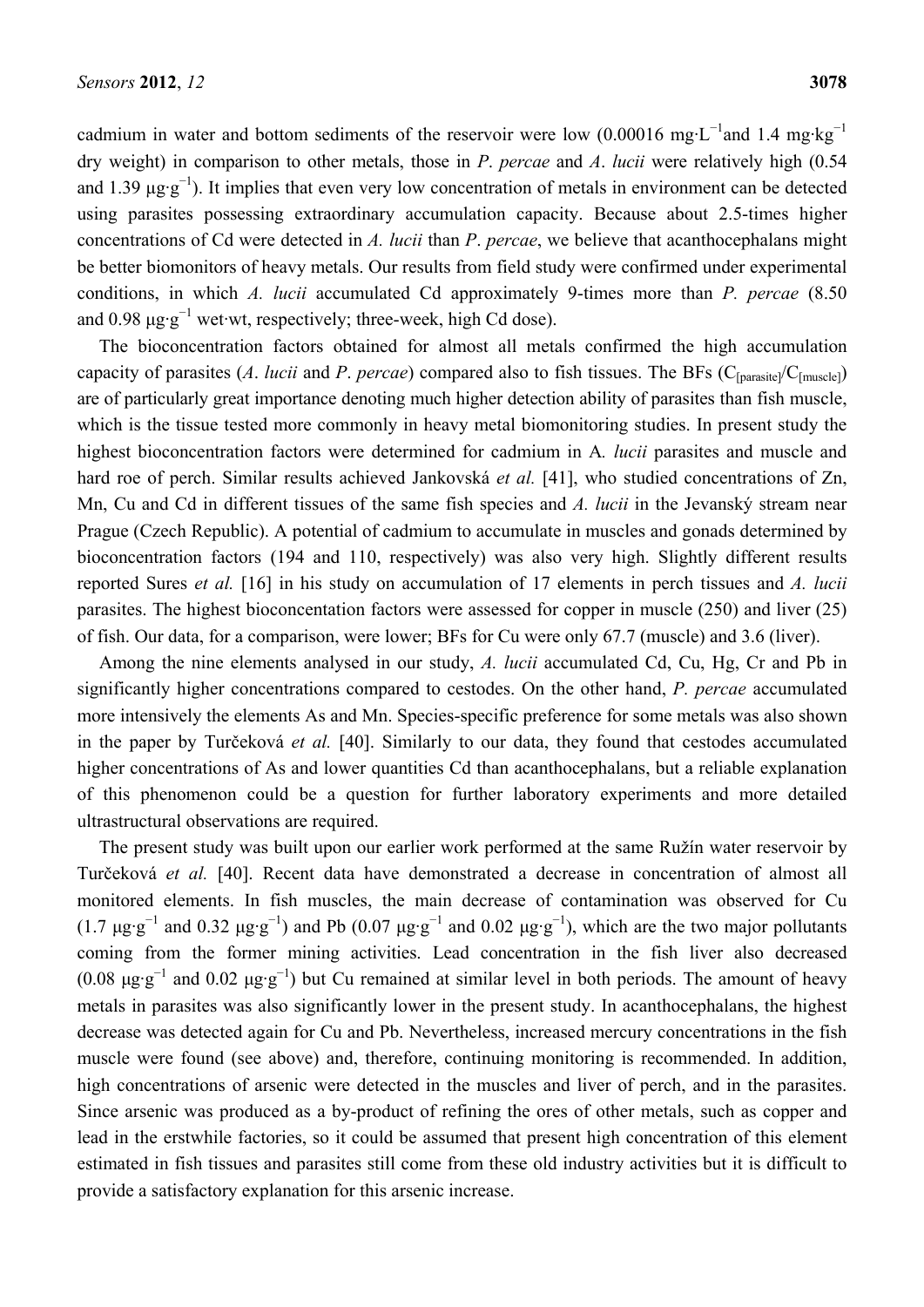On the whole, comparison of results from both sampling periods seems to point out that heavy metal burden of the Ružín water reservoir appears to be decreasing and a gradual recovery of this ecosystem is taking place in the course of time.

## **Acknowledgments**

The authors thank Ľudmila Turčeková for the co-operation in collecting fish samples. We gratefully acknowledge the funding of this study by the Slovak Research and Development Agency, projects No. LPP-0151-07 and Grant Agency of the Ministry of Education of the Slovak Republic and Slovak Academy of Sciences (VEGA), project No. 2/0080/10. The publication has been realized within a frame of the project Centre of Excellence for Parasitology (Code ITMS: 26220120022) based on the support of the Operational Programme "Research & Development" funded from the European Regional Development Fund (rate 0.5).

# **References**

- 1. Järup, L. Hazards of heavy metal contamination*. Br. Med. Bull*. **2003**, *68*, 167–182.
- 2. *Why the Marine Environment Needs Protection from Heavy Metals*; United Nations Environmental Protection/Global Program of Action (UNEP/GPA) Coordination Office: The Hague, The Netherlands, 2004.
- 3. Council Directive 76/464/EEC of 4 May 1976 on Pollution Caused by Certain Dangerous Substances Discharged into the Aquatic Environment of the Community. Available online: http://ec.europa.eu/environment/water/water-dangersub/pdf/76\_464.pdf (accessed on 3 February 2012).
- 4. Pliešovská, N.; Flórián, K.; Orlitová, E. Migration forms of heavy metals and their impact on water quality in the Hornád River basin. *Acta Montan. Slovaca* **1997**, *2*, 158–162.
- 5. Labonne, M.; Othman, D.B.; Luck, J.M. Lead isotopes in muscles as tracers of metal sources and water movements in a Lagoon (Thau Basin, S. France). *Chem. Geol.* **2001**, *181*, 181–191.
- 6. Romeo, M.; Siau, Y.; Sidoumou, Z.; Gnassia-Barelli, M. Heavy metal distribution in different fish species from the Mauritania coast. *Sci. Total Environ.* **1999**, *232*, 169–175.
- 7. Javed, M. Heavy metal contamination of freshwater fish and bed sediments in the River Ravi Stretch and related tributaries. *Pak. J. Biol. Sci.* **2005**, *8*, 1337–1341.
- 8. Rosenberg, D.M.; Resh, V.H. *Freshwater Biomonitoring and Benthic Microinvertebrates*; Chapman and Hall: New York, NY, USA, 1993; pp. 1–488.
- 9. MacKenzie, K.; Williams, H.H.; McVicar, A.H.; Siddal, R. Parasites as indicators of water quality and the potential use of helminth transmission in marine pollution studies*. Adv. Parasitol*. **1995**, *35*, 85–144.
- 10. Sures, B. The use of fish parasites as bioindicators of heavy metals in aquatic ecosystems: A review. *Aquat. Ecol.* **2001**, *35*, 245–255.
- 11. Sures, B. Environmental Parasitology: Relevancy of parasites in monitoring environmental pollution. *Trends Parasitol*. **2004**, *20*, 170–177.
- 12. Vidal-Martínez, V.M.; Pech, D.; Sures, B.; Purucker, S.T.; Poulin, R. Can parasites really reveal environmental impact? *Trends Parasitol*. **2010**, *26*, 44–50.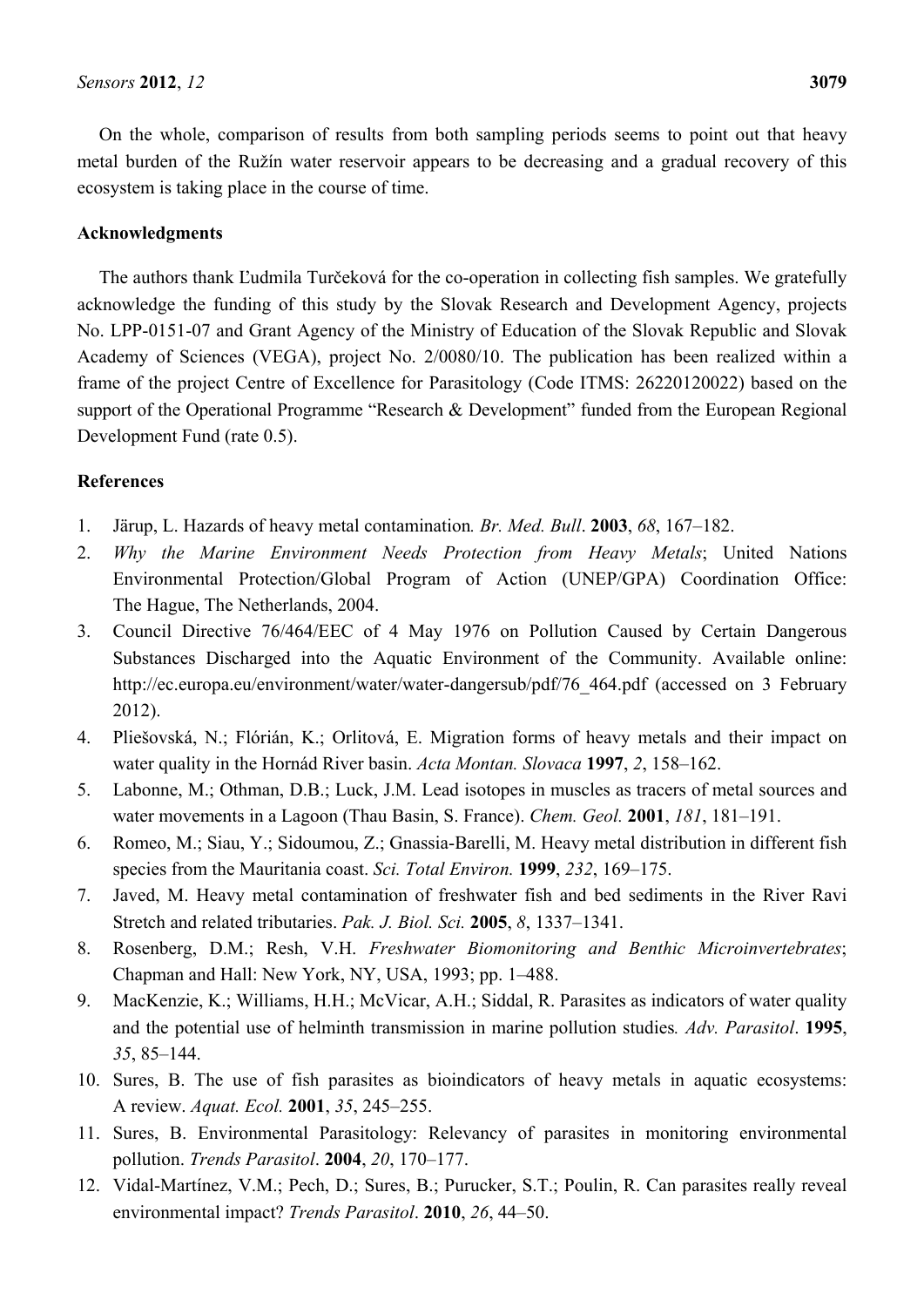- 13. Sures, B. How parasitism and pollution affect the physiological homeostasis of aquatic hosts*. J. Helminthol*. **2006**, *80*, 151–157.
- 14. Sures, B. Environmental parasitology. Interactions between parasites and pollutants in the aquatic environment. *Parasite* **2008**, *15*, 434–438.
- 15. Sures, B.; Taraschewski, H.; Rokicki, J. Lead and cadmium content of two cestodes, *Monobothrium wagen*eri and *Bothriocephalus scorpii*, and their fish hosts. *Parasitol. Res*. **1997**, *83*, 618–623.
- 16. Sures, B.; Steiner, W.; Rydlo, M.; Taraschewski, H. Concentrations of 17 elements in the Zebra mussel (*Dreisena polymorpha*), in different tissues of perch (*Perca fluviatilis*), and in perch intestinal parasites (*Acanthocephalus lucii*) from the subalpine lake Mondsee, Austria. *Environ. Toxicol. Chem*. **1999**, *18*, 2574–2579.
- 17. Sures, B.; Taraschewski, H. Cadmium concentrations in two adult acanthocephalans *Pomphorhynchus leavis* and *Acanthocephalus lucii*, as compared with their fish hosts and cadmium and lead levels in larvae of *A. lucii* as compared with their crustacean host. *Parasitol. Res*. **1995**, *81*, 494–497.
- 18. Taraschewski, H. Host-parasite interactions in Acanthocephala: A morphological approach. *Adv. Parasit*. **2000**, *46*, 1–179.
- 19. Tenora, F.; Kračmar, S.; Prokeš, M.; Baruš, V.; Sitko, J. Heavy metal concentrations in tapeworms *Diploposthe laevis* and *Microsomacanthus compressa* parasitizing aquatic birds. *Helminthologia* **2001**, *38*, 36–66.
- 20. Eira, C.; Torres, J.; Miquel, J.; Vaqueiro, J.; Soares, A.M.V.M.; Vingada, J. Trace element concentrations in *Proteocephalus macrocephalus* (Cestoda) and *Anguillicola crassus* (Nematoda) in comparison to their fish host, *Anguilla anguilla* in Ria de Aveiro, Portugal. *Sci. Total Environ.* **2009**, *407*, 991–998.
- 21. Hiller, E.; Jurkovič, Ľ.; Šutriepka, M. Metals in the surface sediments of selected water reservoirs, Slovakia. *Bull. Environ. Contam. Toxicol.* **2010**, *84*, 635–640.
- 22. Bobro, M.; Hančuľák, J. Distribution of mercury and heavy metals in bottom sediments of hnilec branch on the Ružín I water reservoir. *Heterogenous Subst. Environ.* **1997**, *1*, 185–188.
- 23. Bobro, M.; Maceková, J.; Slančo, P.; Hančuľák, J.; Šestinová, O. Wastes from mining and metallurgical activities in the water reservoir of Ružín. *Acta Metal. Slov.* **2006**, *12*, 26–32.
- 24. Siegel, S.; Castellan, N.J. *Nonparametric Statistics for the Behavioral Sciences*, 2nd ed.; McGraw-Hill: New York, NY, USA, 1988.
- 25. StatSoft, Inc. STATISTICA (Data Analysis Software System), Version 9.0. Available online: http://www.statsoft.com (accessed on 3 February 2012).
- 26. Bervoets, L.; Blust, R. Metal concentrations in water, sediment and gudgeon (*Gobio gobio*) from a pollution gradient: Relationship with fish condition factor. *Environ. Pollut.* **2003**, *126*, 9–19.
- 27. Rashed, M.N. Cadmium and lead levels in fish (*Tilapia nilotica*) tissues as biological indicator for lake water pollution. *Environ. Monit. Assess.* **2001**, *68*, 75–89.
- 28. Khaled, A.M.M. Trace metals in fish of economic interest from the west of Alexandria, Egypt. *Chem. Ecol*. **2009**, *25*, 229–246.
- 29. Coyle, P.; Philcox, J.C.; Carey, L.C.; Rofe, A.M. Metallothionein: The multipurpose protein. *Cell. Mol. Life Sci*. **2002**, *59*, 627–647.